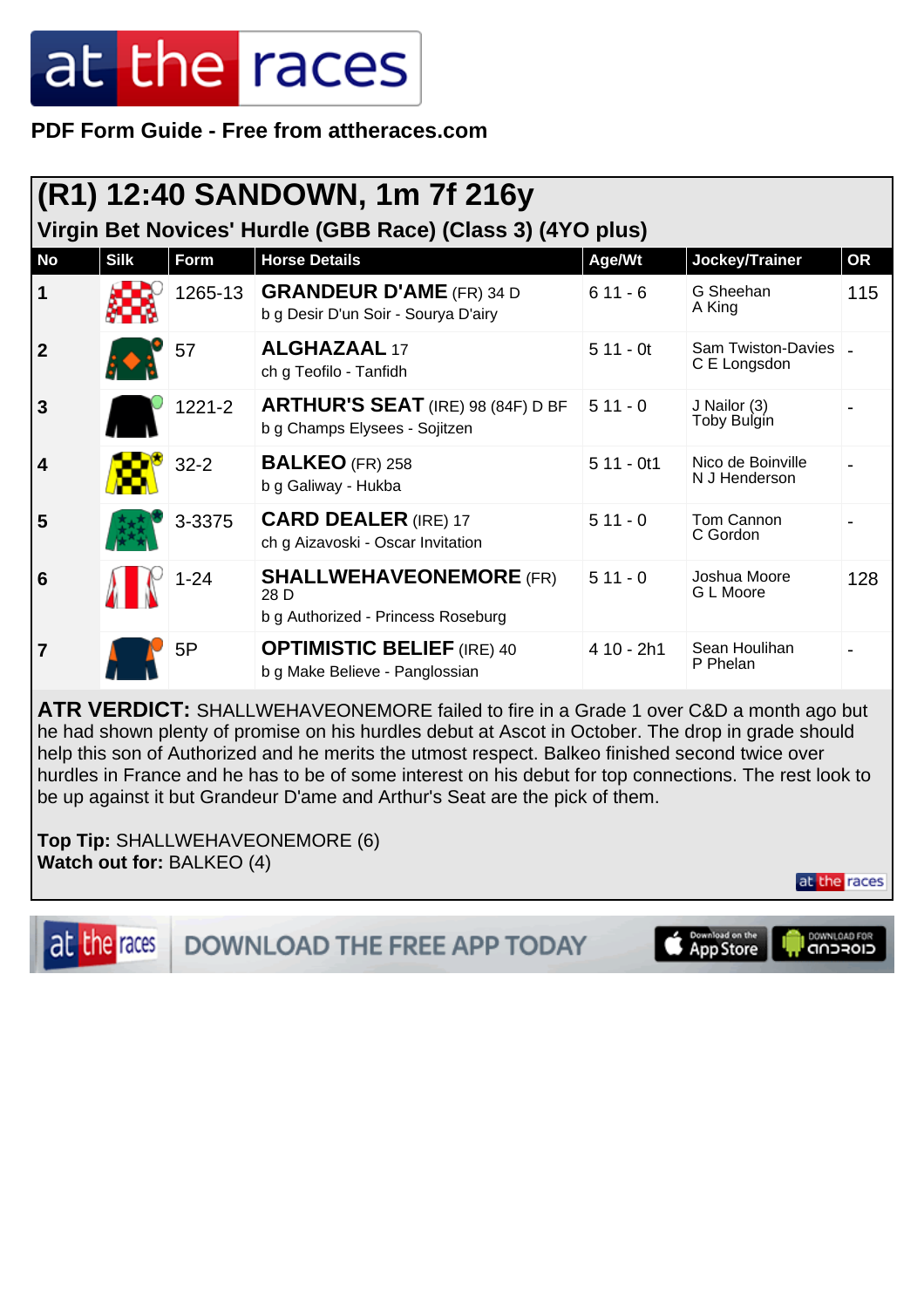#### **PDF Form Guide - Free from attheraces.com**

| <b>(R1) 12:57 MUSSELBURGH, 2m 4f 68y</b> |                                                              |        |                                                                          |             |                                   |           |  |
|------------------------------------------|--------------------------------------------------------------|--------|--------------------------------------------------------------------------|-------------|-----------------------------------|-----------|--|
|                                          | bet365 Frodon Novices' Chase (GBB Race) (Class 2) (5YO plus) |        |                                                                          |             |                                   |           |  |
| <b>No</b>                                | <b>Silk</b>                                                  | Form   | <b>Horse Details</b>                                                     | Age/Wt      | Jockey/Trainer                    | <b>OR</b> |  |
| $\vert$ 1                                |                                                              |        | 49-4213   KILTEALY BRIGGS (IRE) 41 D<br>b g Fame And Glory - Baby Briggs | 8 11 - 6tp1 | Adrian Heskin<br>Jamie Snowden    | 137       |  |
| 2                                        |                                                              | 212312 | <b>PAY THE PIPER (IRE) 40 BF</b><br>b g Court Cave - Regal Holly         | $711 - 6$   | Danny McMenamin<br>Mrs A Hamilton | 143       |  |
| <b>3</b>                                 |                                                              | 217123 | <b>ROI DE DUBAI</b> (IRE) 105 D<br>b g Dubai Destination - Miss Esther   | $1011 - 6$  | T Scudamore<br>J C McConnell      | 142       |  |
| $\overline{4}$                           |                                                              |        | 2124-13 <b>FRIEND OR FOE</b> (FR) 128<br>b g Walk In The Park - Mandchou | $711 - 3p$  | Lorcan Williams<br>P F Nicholls   | 146       |  |

ATR VERDICT: PAY THE PIPER is a likeable, tough gelding and could emerge triumphant in this small but competitive event. He lost little in defeat when a neck second at Wetherby last time (pulling 14 lengths clear of the rest) and the faster ground on this occasion should pose no problem. Friend Or Foe is best treated at these weights and rates the biggest threat, although Kiltealy Briggs and Roi De Dubai are certainly no mugs either.

**Top Tip:** PAY THE PIPER (2) **Watch out for:** FRIEND OR FOE (4)

DOWNLOAD FOR at the races Download on the DOWNLOAD THE FREE APP TODAY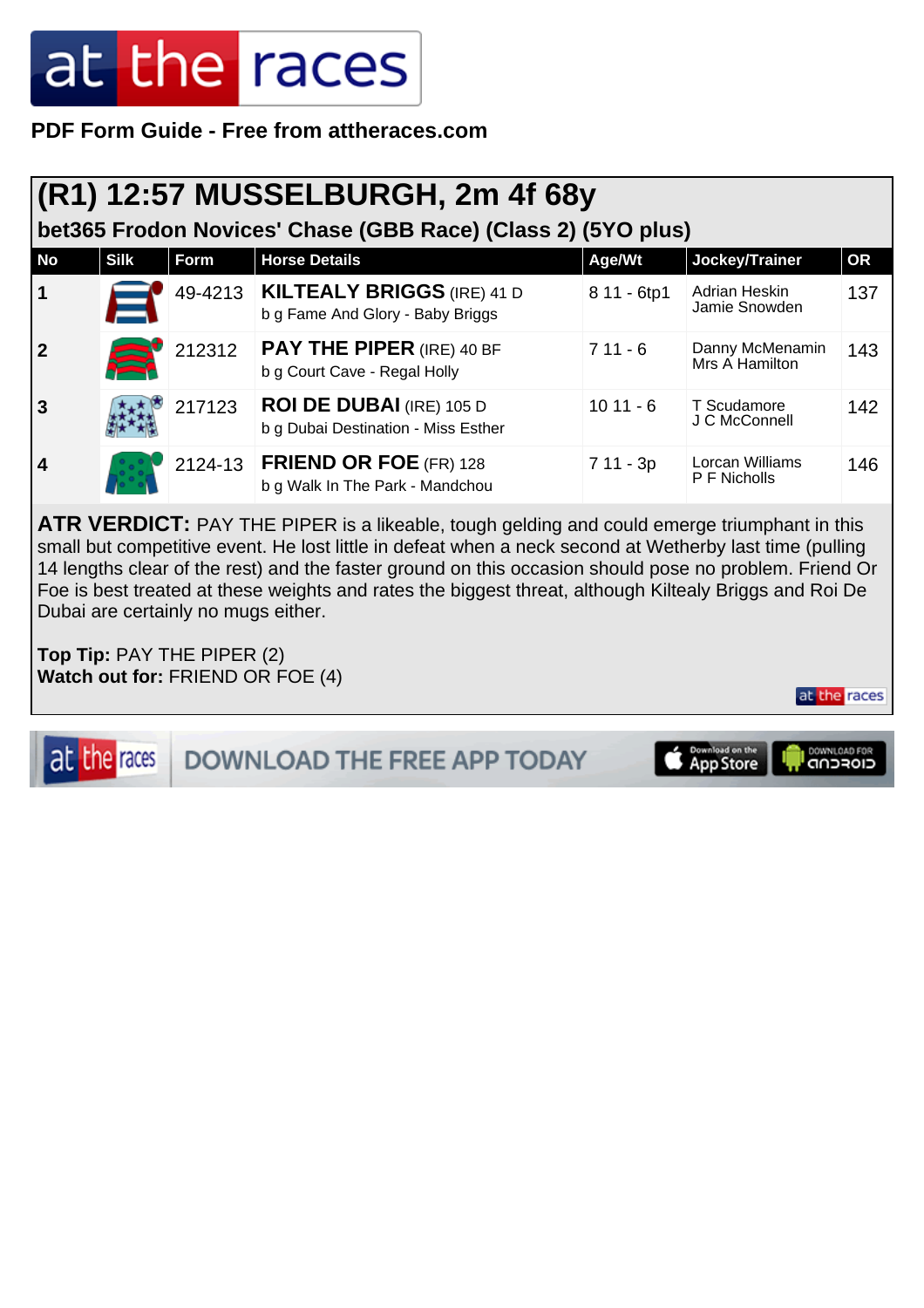**PDF Form Guide - Free from attheraces.com**

| <b>(R1) 13:11 LINGFIELD (A.W.), 1m 5f 1y</b>                     |             |         |                                                                    |            |                                             |           |  |  |
|------------------------------------------------------------------|-------------|---------|--------------------------------------------------------------------|------------|---------------------------------------------|-----------|--|--|
| Read Katie Walsh On Betway Insider Handicap (Class 6) (4YO plus) |             |         |                                                                    |            |                                             |           |  |  |
| No(Dr)                                                           | <b>Silk</b> | Form    | <b>Horse Details</b>                                               | Age/Wt     | Jockey/Trainer                              | <b>OR</b> |  |  |
| 1(2)                                                             |             | $525 -$ | <b>MOEL ARTHUR (USA) 77</b><br>b g Flintshire - Quest to Peak      | $49 - 10t$ | <b>Jack Mitchell</b><br><b>B R Johnson</b>  | 67        |  |  |
| 2(6)                                                             |             | 026112- | PEERLESS PERCY (IRE) 120 BF<br>b g Sir Percy - Victoria Montoya    | $59 - 10b$ | Hollie Doyle<br>Ali Stronge                 | 65        |  |  |
| 3(7)                                                             |             | 6866-65 | <b>RUNNING CLOUD (IRE) 14</b><br>b g Cacique - Nimbus Star         | $79 - 10$  | Tyler Heard (5)<br>A A Wintle               | 65        |  |  |
| 4(5)                                                             |             | 99365-7 | <b>RAKEMATIZ 28 C</b><br>ch g Pivotal - Regal Velvet               | $89 - 7$   | <b>William Carson</b><br><b>B R Johnson</b> | 62        |  |  |
| 5(3)                                                             |             | 6172-13 | <b>ALJARYAAL (FR) 17 BF</b><br>b g Siyouni - Jane Eyre             | $49 - 7$   | R L Moore<br>Joseph Parr                    | 64        |  |  |
| 6(4)                                                             |             | 39464-9 | <b>CLIFFTOP HEAVEN 11 BF</b><br>b g Canford Cliffs - Heaven's Sake | $59 - 6$   | Adam J McNamara<br>Archie Watson            | 61        |  |  |
| 7(1)                                                             |             | 0422-59 | <b>WADACRE GOGO 8</b><br>b f The Gurkha - Glenreef                 | $48 - 13$  | Jason Hart<br>M Johnston                    | 56        |  |  |

**ATR VERDICT:** ALJARYAAL was not disgraced when he was denied in the closing stages to finish third at Southwell last month. The son of Siyouni has progressed well since joining Joseph Parr and he can build on his latest effort competing off the same mark here. Peerless Percy was holding his form well last autumn and he is respected now having his first start for Ali Stronge, while Moel Arthur is one to note making his handicap debut.

**Top Tip:** ALJARYAAL (5) **Watch out for:** PEERLESS PERCY (2)

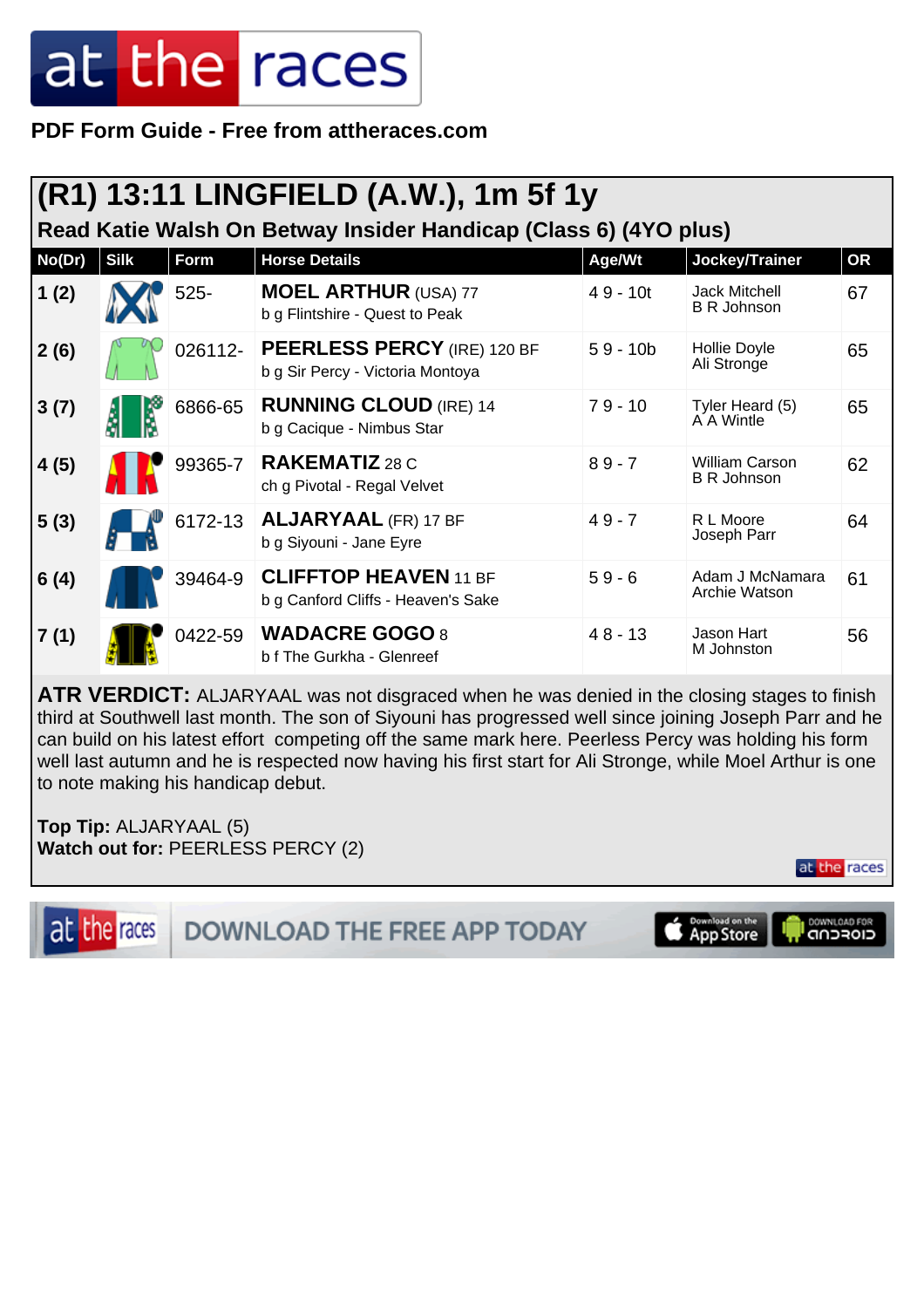**PDF Form Guide - Free from attheraces.com**

#### **(R2) 13:22 WETHERBY, 2m 3f 85y**

**William Hill Home Of The Acca Handicap Chase (GBB Race) (Class 2) (5YO plus)**

| <b>No</b>               | <b>Silk</b> | <b>Form</b> | <b>Horse Details</b>                                              | Age/Wt      | Jockey/Trainer               | <b>OR</b> |
|-------------------------|-------------|-------------|-------------------------------------------------------------------|-------------|------------------------------|-----------|
| $\vert$ 1               |             |             | 313-104 <b>PAINT THE DREAM</b> 40 D<br>b g Brian Boru - Vineuil   | $811 - 12t$ | C Brace<br>F O'Brien         | 149       |
| $\overline{\mathbf{2}}$ |             | 2226-F1     | <b>SCHIEHALLION MUNRO 41 CD</b><br>ch g Schiaparelli - Mrs Fawlty | $911 - 5$   | C O'Farrell<br>Micky Hammond | 142       |
| 3                       |             | $2/2415 -$  | <b>NO GETAWAY</b> (IRE) 63<br>ch g Getaway - Nonnetia             | $910 - 9$   | Harry Skelton<br>D Skelton   | 132       |
| 4                       |             | 544-0P1     | <b>BARTON KNOLL 71 C D</b><br>b g Midnight Legend - Barton Flower | $1010 - 4$  | Sean Quinlan<br>J Mackie     | 127       |

at the races **DOWNLOAD THE FREE APP TODAY**